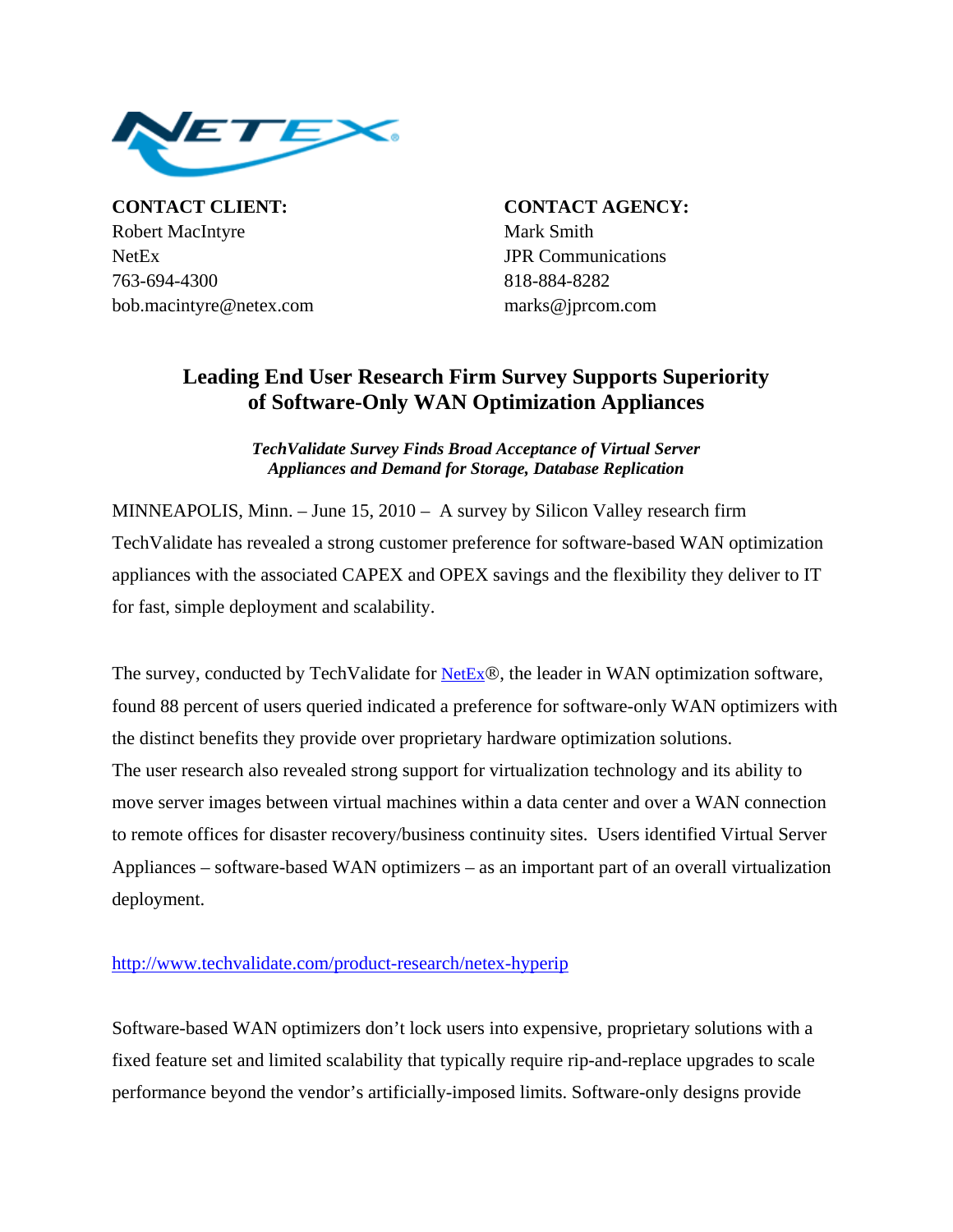faster deployment, easier scalability to support new application needs and freedom from the high prices of proprietary hardware.

 The TechValidate survey also found strong support for using software-only WAN optimizers in virtualized infrastructures, with 50 percent of the respondents citing virtual machine movement as the most important application to be optimized.

"Deploying WAN optimization as a software-based virtual appliance is a game changer for IT, creating new efficiencies with lower acquisition and operational costs and the flexibility to rapidly and easily add a WAN optimization VSA wherever and whenever needed," said Robert MacIntyre, NetEx Vice President of Business Development and Marketing.

NetEx's award-winning HyperIP® is a software-only, virtualization-ready WAN optimization solution, ideal for moving large data sets across WANs securely, swiftly and seamlessly. Patentpending technology accelerates and optimizes industry-leading data replication and file transfer applications by aggregating multiple data replication applications over a shared connection while mitigating the inherent network latency and network disruption for long-distance remote TCP data transmissions. HyperIP supports long-distance data transfers at up to 800 Mb/s, the highest performance of any WAN optimization solution on the market, and 25 to more than 100 percent faster than competitive products. Transfer speed is optimized for the full range of data management applications, including backup & remote replication and business continuance/disaster recovery (BC/DR). NetEx offers HyperIP for cloud infrastructures as a software-only configuration, enabling customers to quickly deploy the acceleration software into their existing VMware infrastructures.

NetEx leads the industry in supporting the top backup, DR and replication applications from companies such as DataCore, EMC, FalconStor, HDS, HP/Lefthand, IBM, NetApp, VEEAM, and many more. A complete list the BC/DR solutions supported by HyperIP is available at: <http://www.netex.com/products/hyperip/supported-applications>.